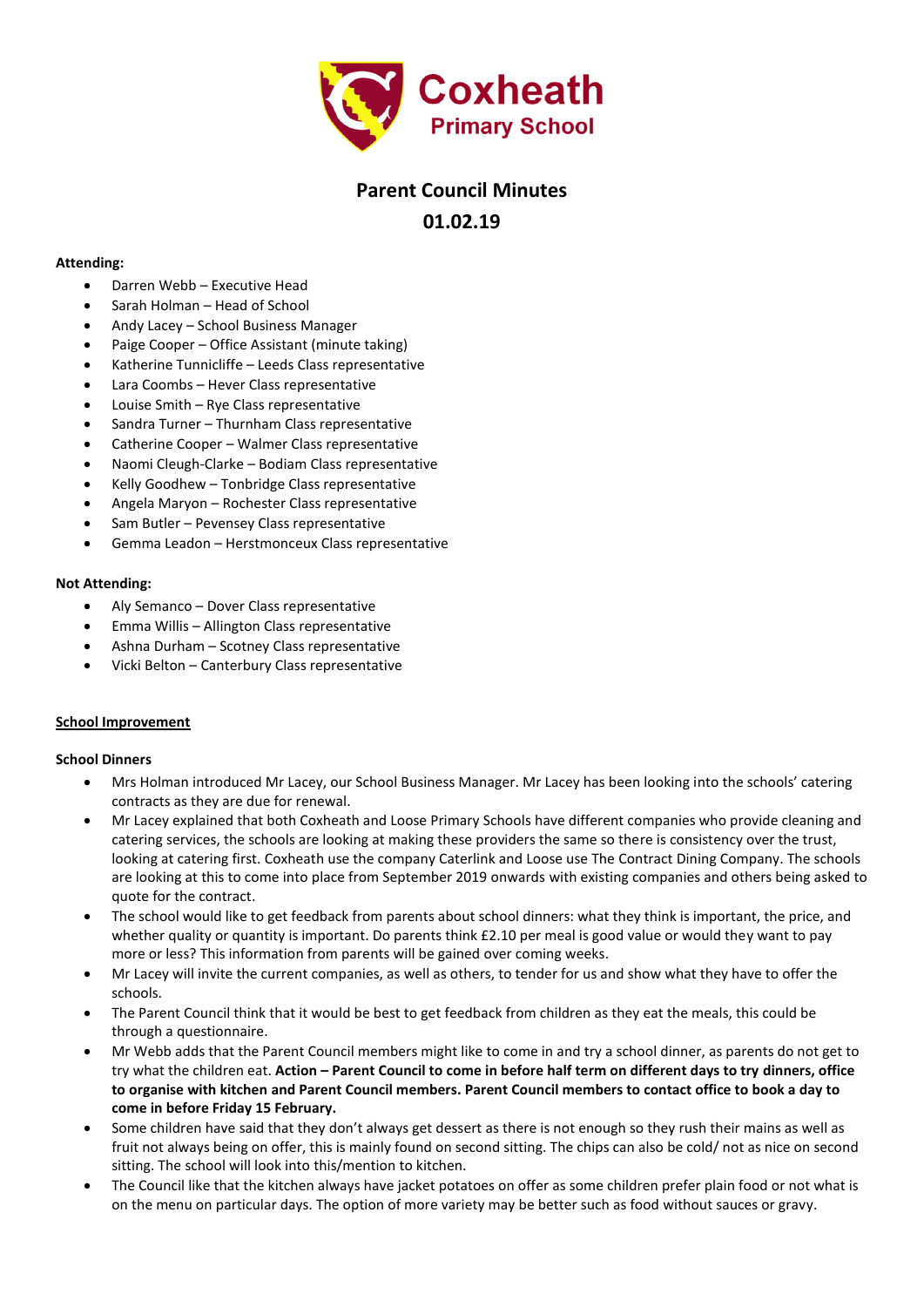The Council overall think that quality of food is more important than the price. The food should also follow the current guidelines on reducing sugar and salt. Mrs Holman adds that the kitchen staff always stick to these guidelines and the desserts do not contain and unnecessary sugar but still have a good flavour.

## **Matters from last Meeting Discussed**

## **Promoting Better Attendance**

- The school currently have 100%, 99% and 98% certificates to promote good attendance. Have the Council had any further thoughts on promoting attendance? The school currently has an average of 96% attendance which is higher than the national average and we are always working with families who have low attendance.
- The Council add that it is hard for parents who have children that have a lot of time off ill rather than for no reason, as their attendance is still affected. Would the school ever consider grouping staff training days to have an extra week holiday in October like other schools so parents have holidays then? Mrs Holman explained that some parents take holiday in term time due to their own working patterns and children who have a week holiday can still have good attendance if they attend the rest of the year, compared to children who have multiple days of absence throughout the year. Mr Webb added that it could be something to consider in the future as an academy has more freedom.

## **Online Safety**

- Mrs Holman explained that from the discussion at the previous meeting Year 6 have a set of rules about using their mobile phones as cameras at Swattenden this March.
- The Council have found most parents of older years being positive about the children taking them, some parents think it should not be used for Year 4 Swattenden as they are too young, it could also promote unkind behaviour with children competing who has the best phone.
- One representative asked their child how they would feel about taking a mobile to Swattenden, they were slightly unsure and worried about it as they would not want to lose it or know when they would have time to use it.
- Mrs Holman said that taking a digital camera may be a better option for some than a mobile phone.

## **Congestion and Safety**

- A group of parents agreed to form a working party in the previous meeting regarding congestion. Catherine Cooper (Walmer representative) shared the thoughts from the party. The party spoke with the local Parish Council about a 20mph area outside the school. They are trialling something similar in Boughton Monchelsea so with this and the Parish Councils backing the Council will hopefully take note. Regarding parking the party have spoken with the Local Community Warden, Adam. Any idea for parking would only work if parents are willing to back it, so the Party would like to produce an anonymous questionnaire with questions about how parents currently travel and what they would be willing to do.
- A drive through style drop off was considered however this would be extremely unlikely to pass through Highways England and is very costly, although proven to work in other parts of the country where schools have more space/grounds.
- Mrs Holman explained that on paper Coxheath has been a school with 420 children for a while, as this our full capacity, but the school only has around 370 children currently (was 250 in 2017). As the school fills and gets more traffic the Council will not take that into consideration.
- The Parent Council also added that many families that are within walking distance choose not walk.
- **Questionnaires by working party to be given out at parent evenings next week.**

## **Feedback and Any Other Business**

- Year R parents found that flash photography was being used at the nativity and other school events. One parent has a child with epilepsy so are asking if this can be stopped. **Action – the school to add to letters when promoting events.**
- Parents have found that the pathways around the KS1 building are still muddy/flooded even after jet wash. **Action – Mr Bird to barrier off areas when needed and divert onto playground as a walkway.**
- One representative asked about the schools plans regarding Brexit and staff getting to the school in possible tail backs and delays in Kent. Mr Webb assures the Council that nearly all staff are local to the school. Mrs Holman and himself attended a local Head Teacher meeting where they were advised of what Kent County Council has in place.
- Rochester, Thurnham and Rye class have found they are not getting many tweets. **Action – Mrs Holman to take more photographs and tweet these classes when on walk arounds.**
- Some parents in Rye class have found that home learning can be repetitive and hard for parents to fully understand. Mr Webb adds that all homework is at the expected level of that class, and this has increased. The year 2 to 6 reading comprehension can be repetitive and challenging. Some homework does not always get marked, and some classes get house points for homework which can be easier for teachers and still be encouraging for children.